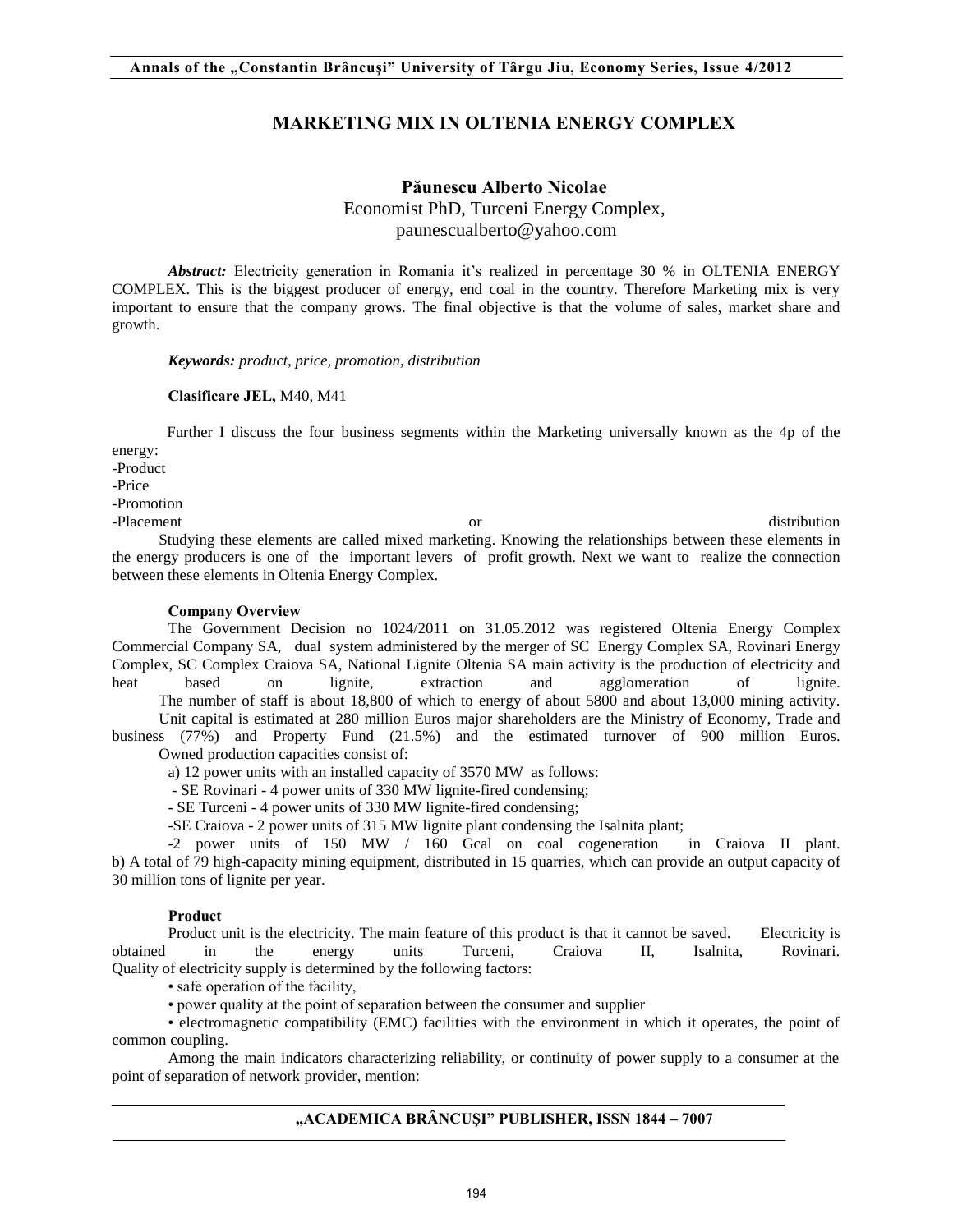- annual number (average / max) Interrupt removed by repair or by maneuvers
- average duration of an interruption,
- Maximum duration of recovery,
- The average total duration of interruption per year.
- The main factors influencing the continuity of supply to customers are:
- reliability of each element entering the power supply facilities,
- relay protections characteristics (sensitivity, selectivity, speed, reliability),
- existence of automatic type ARR, RAR and DAS
- Quality of exploitation

### **The quality of energy**

Regarding electricity, ideal to follow any electricity supplier is to continuously make available to consumers a sinusoidal voltage, frequency and actual value maintained within certain limits fixed contract equal to the three phases of the network.

 System of power quality indicators should allow measurement / estimation of quality in a particular network point at a time, and comparing the information obtained with the considered optimal or at least tolerated by most consumers connected to the grid question.

 In most countries, the system of power quality indicators consists of certain quantitative characteristics of slow variations (deviations) or fast (fluctuations) of voltage, shape and symmetry of three-phase system and the characteristics of variation slow / fast the frequency.

In most countries, the system of power quality indicators consists of certain quantitative characteristics of slow variations (deviations) or fast (fluctuations) of voltage, shape and symmetry of three-phase system and the characteristics of variation slow / fast the frequency.

 In Romania there is yet a uniform standard of power quality. Some of the parameters that may be of interest to define power quality rules are defined and individually as follows: STAS 930, PE 124, PE 109, PE 142, PE 143.

### **Electromagnetic compatibility (EMC)**

 In accordance with International Electrotechnical Vocabulary - IEV, the electromagnetic compatibility means the ability of an equipment or system to function in a satisfactory manner and without causing intolerable electromagnetic disturbances to what is in a natural / artificial.

 Frequent use of high power consuming capacity and advanced control techniques raises more problems of compatibility issues that influence.

 But unlike other industries, the quality of electricity supply service provider depends not only but also to all electricity users connected to the same network

### **Price**

We analyze the market share, selling electricity and electricity prices in Oltenia Energy Complex.



### **"ACADEMICA BRÂNCUŞI" PUBLISHER, ISSN 1844 – 7007**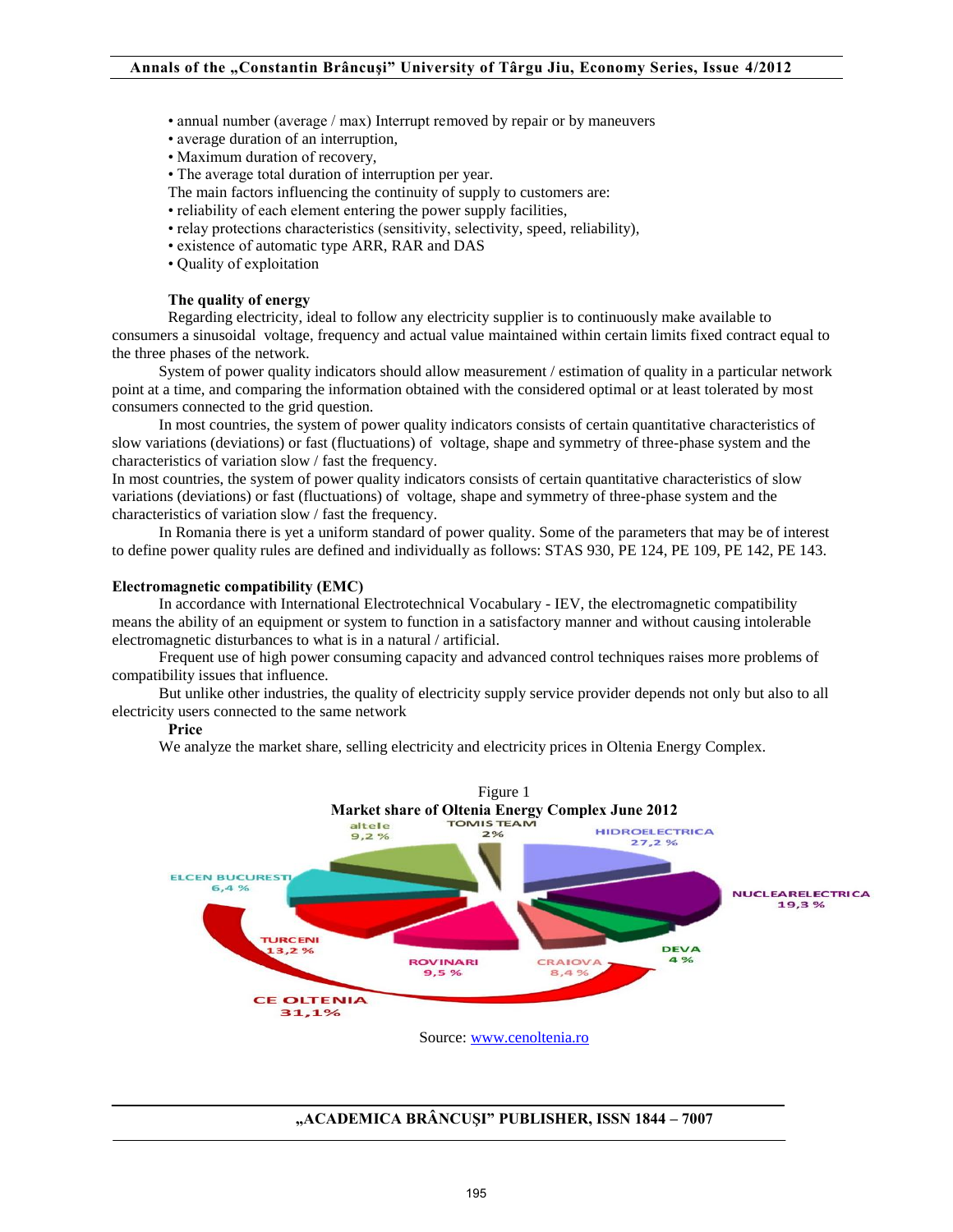### **Annals of the "Constantin Brâncuşi" University of Târgu Jiu, Economy Series, Issue 4/2012**

As is shown Oltenia Energy Complex in June has the largest market share in the sale of electricity. But should be kept in mind that June was dry and Hidroelectrica produced less, in May Hidroelectrica having a market share  $\qquad \qquad$  of  $\qquad \qquad$  40.4%.

 The selling price of Oltenia Energy Complex of the energy transactions are formed by the following markets: contracts regulated market, following day market, balancing market, bilateral contracts market. The unit can participate in the export market, central market contracts and intraday market.



Souce: [www.cenoltenia.ro](http://www.cenoltenia.ro/)

As can be seen almost half of the energy supplied is made contracts to market. This is an advantage because production has the disadvantage, however, is safe lower price per mwh. Contracts to market price is 83 USD / mwh for night hours and 209 lei / mwh for day hours Oltenia Energy Complex.

 The average price in the regulated market was 144 lei / mwh in May 2012 representing 44.9% of domestic consumption and 156 lei / mwh in May 2011 representing 49.9% of domestic consumption. In august bilateral contracts market prices were recorded between 235 and 243.2 lei / mwh recorded a total of 13 contracts, 10 of them ended Oltenia Energy Complex. Latest sales transactions Oltenia Energy Complex Market for Bilateral Contracts were made on 31 august

2012 and the price was 239.5 Euro / MW / hour or 243.2 Euro / MW / hour recorded two contracts. For next day market on 06/09/2012 for national example 109lei/mwh there is a price for oral intervals 1, 3.4

5, and 6, of 301 lei / mwh for interval 10, de330 lei / mwh for range 14, 15, 16 and 171lei/mwh the interval 24.

## **Promotion**

 Essential features of promotion (whether direct, immediate, tangible presence of an advantage, transient, exceptional and unusual) are difficult to implement energy market because it is a highly regulated market where buyers and sellers are subject to clear rules on what the transaction. Using the marketing mix to promote energy is less favored by a favorable trend in demand. Since there is a strong market energy product differentiation, its hidden qualities, an emotional important reasons that affect the acquisition, promotion is linked to more information on the stability of the manufacturer and type of raw materials used in the process of obtaining energy. For 2012 the budget of income and expenses (7 months) of Oltenia Energy Complex were provided advertising and publicity expenses in the amount of 472 thousand and sponsorship expenses of 410 thousand lei. We also do promotional and demonstration projects Getica CCS carbon capture and storage.

# **Distribution**

Because electricity required by consumers can not be stored, it should be used even when its production. This

# **"ACADEMICA BRÂNCUŞI" PUBLISHER, ISSN 1844 – 7007**